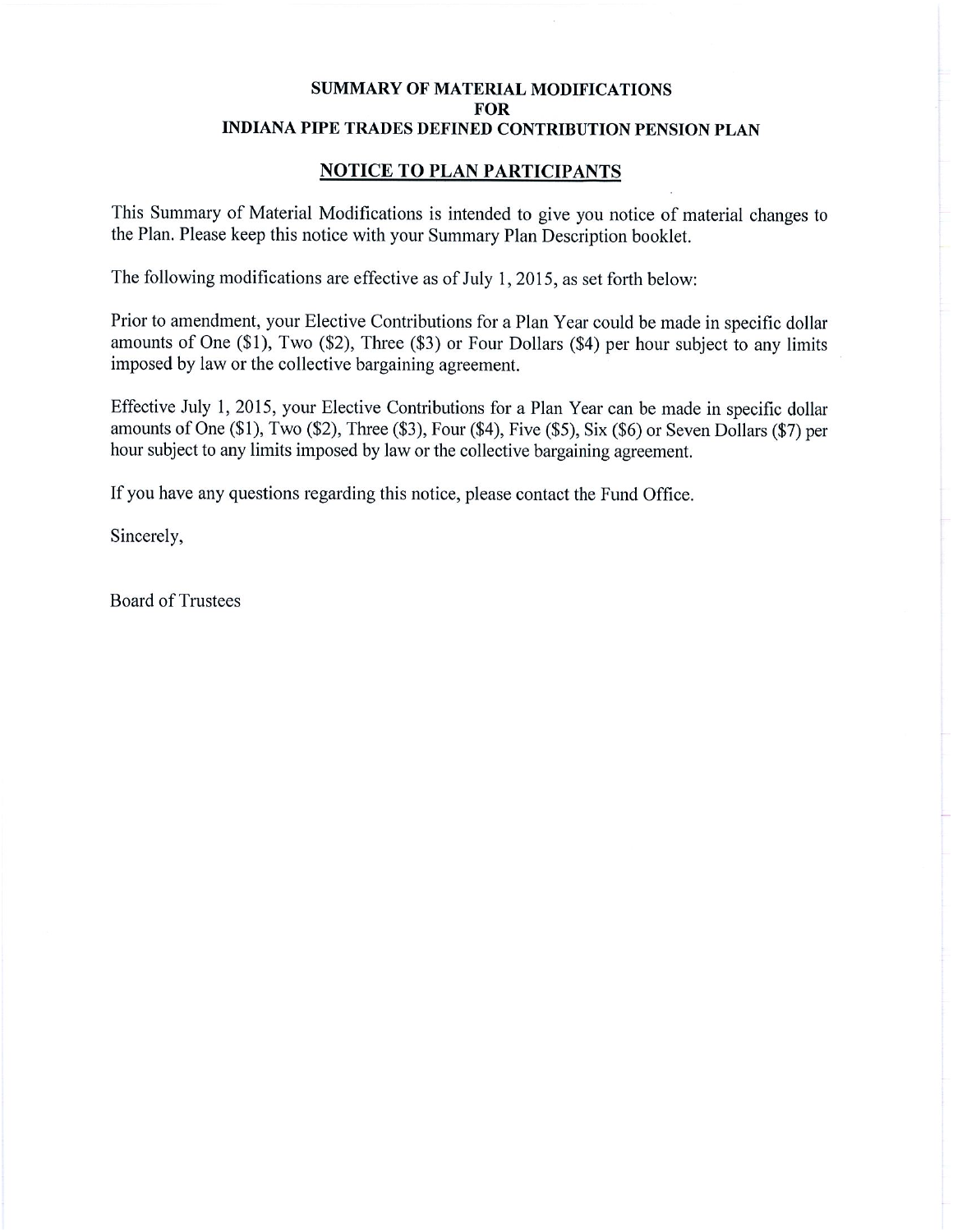

## **NOTICE TO PLAN PARTICIPANTS**

This Summary of Material Modifications is intended to give you notice of material changes to the Plan. Please keep this notice with your Summary Plan Description booklet.

The following change is effective as of September 1, 2015, as set forth below:

• **Board of Trustees** – Trustee Steve Butwin retired from the Board of Trustees and was replaced by John Rayburn. You may contact Mr. Rayburn at:

> John Rayburn Mechanical Contractors Assn. of Indiana  $2509$  East  $54<sup>th</sup>$  Street P.O. Box 20425 Indianapolis, Indiana 46220

If you have any questions regarding this notice, please contact the Fund Office.

Sincerely,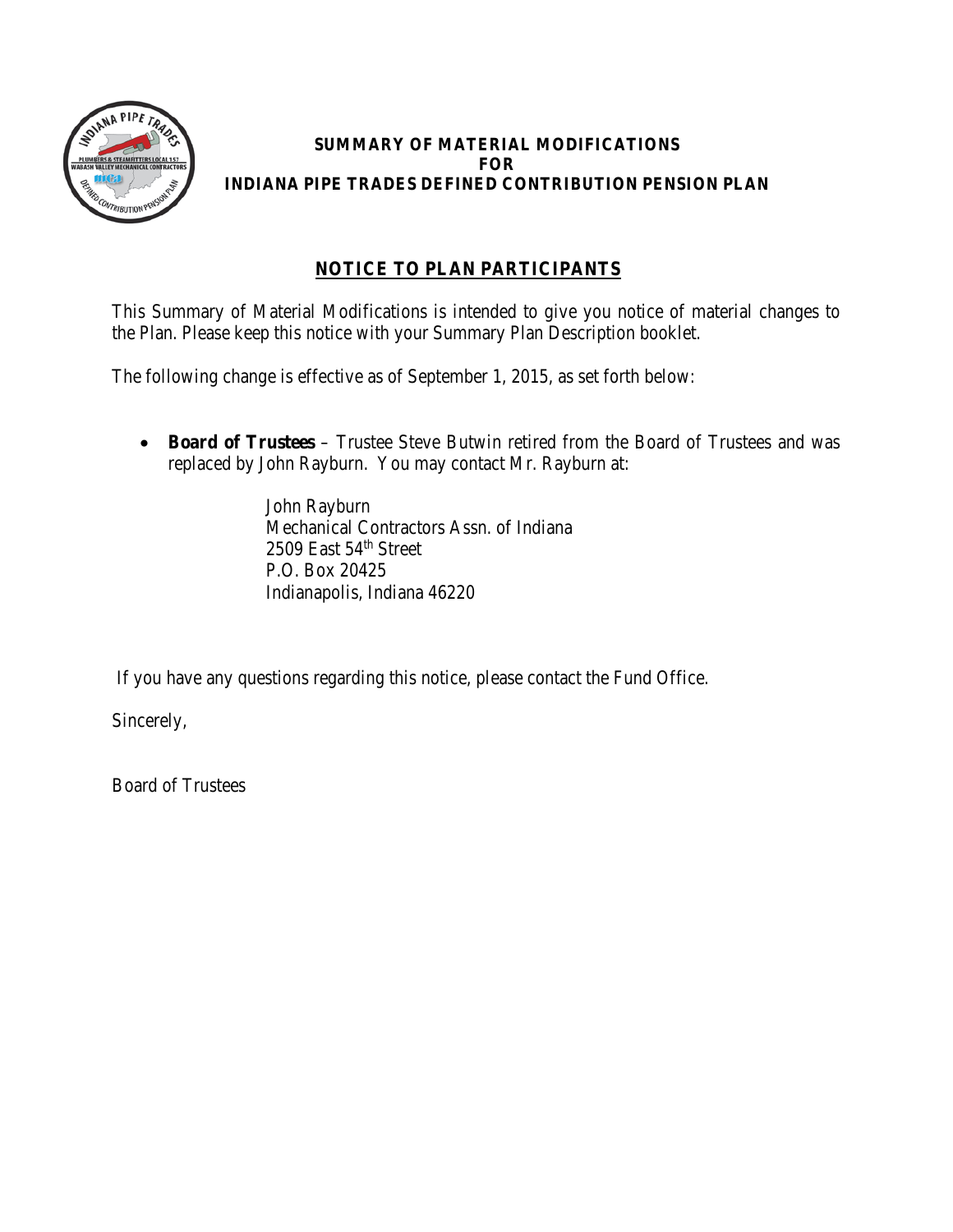

## **NOTICE TO PLAN PARTICIPANTS**

This Summary of Material Modifications is intended to give you notice of material changes to the Plan. Please keep this notice with your Summary Plan Description booklet.

The following modifications are effective as of February 15, 2016, as set forth below:

## **SMALL BENEFIT**

Prior to amendment, you received a Small Benefit distribution if all the following conditions were met:

- 1. You have terminated all work in the trade or craft; and
- 2. Your Participant Account is less than \$1,000; and
- 3. You did not have any contributions made on your behalf for a period of one full Plan Year.

Effective February 15, 2016, the Small Benefit distribution was amended to clarify that the Benefit was a mandatory distribution. In addition, the conditions that must be met to be eligible for a Small Benefit distribution are as follows:

- 1. You have terminated all work in the trade or craft; and
- 2. Your Participant Account is less than \$1,000; and
- 3. You did not have any contributions made on your behalf for a period of one full Plan Year including through the time the Small Benefit distribution occurs. If contributions are received (including late employer contributions) at any time prior to your benefit being paid, you will not be eligible to receive a Small Benefit distribution.

## **TERMINATION BENEFIT**

Effective February 15, 2016, the Plan will have a new Termination Benefit. You will be eligible to receive a Termination Benefit if all the following conditions are met:

- 1. You have terminated all work in the trade or craft; and
- 2. Your Participant Account is greater than \$1,000; and
- 3. You have completed an application to the Trustees and the Trustees have approved it; and
- 4. You did not have any contributions made on your behalf for a period of two full Plan Years including through the time the Small Benefit distribution occurs. If contributions are received (including late employer contributions) at any time prior to your benefit being paid, you will not be eligible to receive a Small Benefit distribution.

The Termination Benefit is not an automatic distribution and if you do not apply for the Benefit, your Participant Account will stay in the Plan. You do not need to satisfy a minimum age requirement to be eligible for this Termination Benefit distribution. In addition, you will also have the option to directly roll over your Account Balance to another qualified plan.

If you have any questions regarding this notice, please contact the Fund Office.

Sincerely,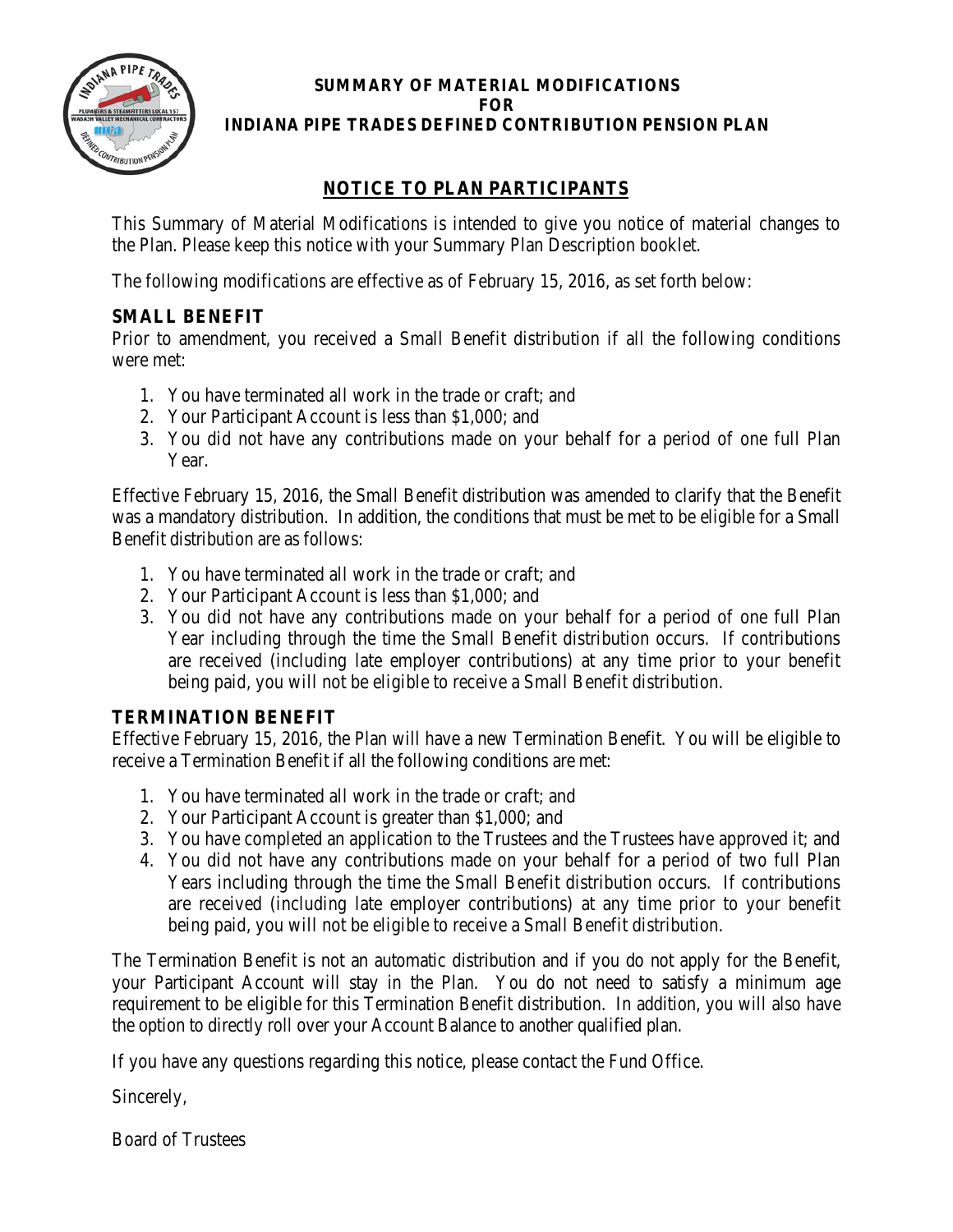

## **NOTICE TO PLAN PARTICIPANTS**

This Summary of Material Modifications is intended to give you notice of material changes to the Plan. Please keep this notice with your Summary Plan Description booklet.

The following change is effective as of January 9, 2017, as set forth below:

#### **Board of Trustees:**

Trustee Greg Thoennes was replaced by Mark Swaner. You may contact Mr. Swaner at:

Mark W. Swaner Local Union #157 8801 East Milner Avenue Terre Haute, IN 47803-4450

Trustee John B. Strange was replaced by Paul Atterson. You may contact Mr. Atterson at:

Paul R. Atterson Local Union #157 8801 East Milner Avenue Terre Haute, IN 47803-4450

If you have any questions regarding this notice, please contact the Fund Office.

Sincerely,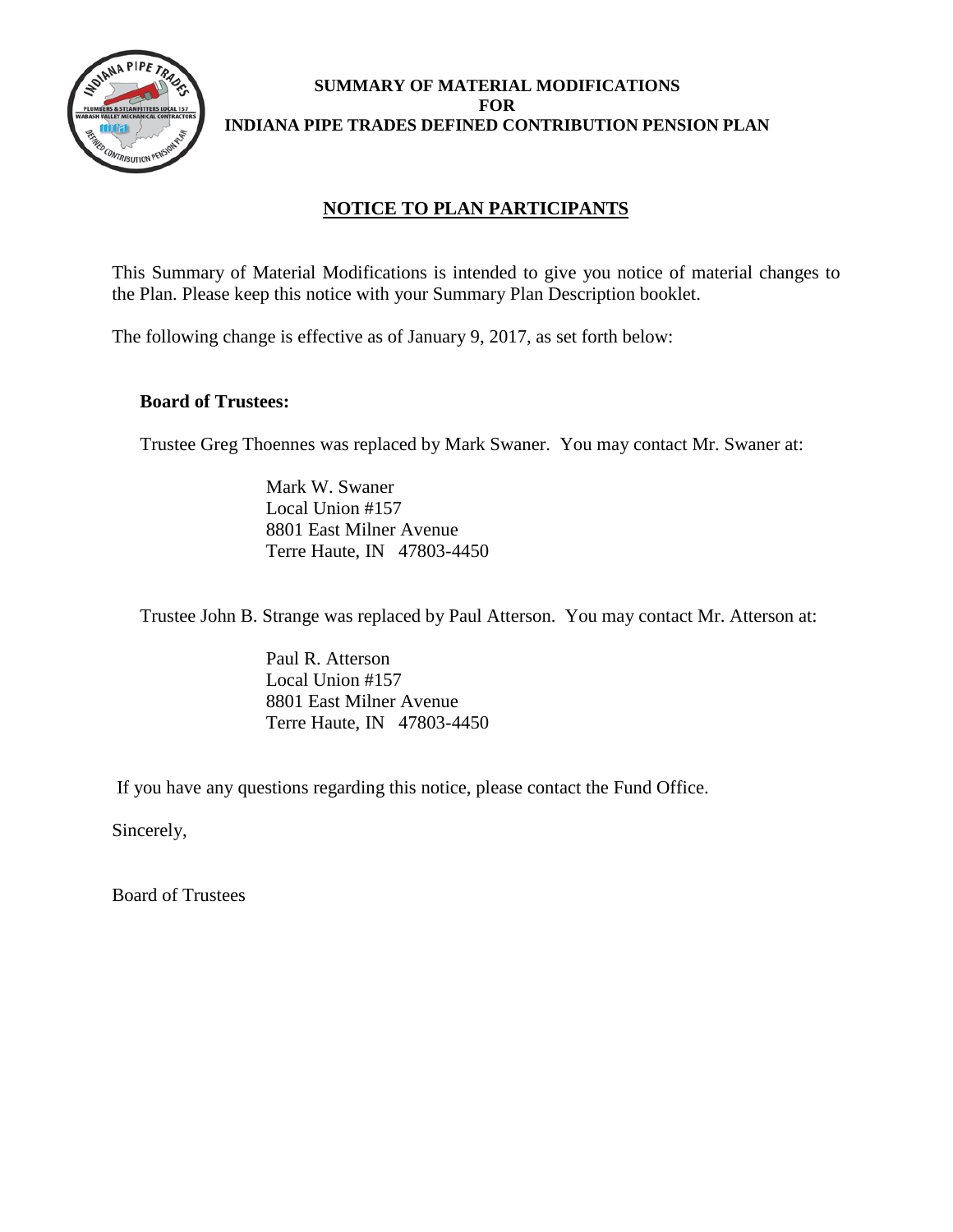#### **NOTICE TO PLAN PARTICIPANTS**

This Summary of Material Modifications is intended to give you notice of material changes to the Plan. Please keep this notice with your Summary Plan Description booklet.

The following modifications are effective as set forth below:

#### **DISTRIBUTIONS**

Prior to April 1, 2018, if you reached age 70 ½ and your account was not previously distributed, you would begin to receive annual minimum payments (each payment is less than your account balance) of your account balance, as required under federal law. If you began receiving a distribution and your account continued to receive additional contributions, your account balance was recalculated on an annual basis.

Effective April 1, 2018, when you reach age 70  $\frac{1}{2}$  and if your account has not been previously distributed, your account will be paid to you in a lump sum, unless you elect to receive your payment in minimum annual distributions (each payment is less than your account balance). If you choose to receive annual payments instead of a lump sum distribution, your account will be charged the related administrative fees. If you begin receiving a distribution and your account continues to receive additional contributions, your account balance will be recalculated on an annual basis.

#### **MISSING PARTICIPANTS OR BENEFICIARIES**

Prior to this amendment any missing participant or beneficiary notifications would be published in the newspaper.

Effective April 1, 2018 notifications will be published in the Piping Industry News rather than the newspaper.

#### **ELECTIVE CONTRIBUTIONS**

Prior to this amendment, your Elective Contributions for a Plan Year could be made in specific dollar amounts of One (\$1), Two (\$2), Three (\$3) or Four Dollars (\$4), Five (\$5), Six (\$6) or Seven Dollars (\$7) per hour subject to any limits imposed by law or the collective bargaining agreement.

Effective July 1, 2018, your Elective Contributions for a Plan Year can be made in specific dollar amounts of One  $(\$1)$ , Two  $(\$2)$ , Three  $(\$3)$ , Four  $(\$4)$ , Five  $(\$5)$ , Six  $(\$6)$ , Seven  $(\$7)$  or Eight Dollars (\$8) per hour subject to any limits imposed by law or the collective bargaining agreement. Also, for those Participants age 50 years or older can also contribute up to Eight Dollars (\$8), Nine Dollars (\$9), Ten Dollars (\$10), or Eleven Dollars (\$11) per hour subject to any limits imposed by law or the collective bargaining agreement.

If you have any questions regarding this notice, please contact the Fund Office.

Sincerely,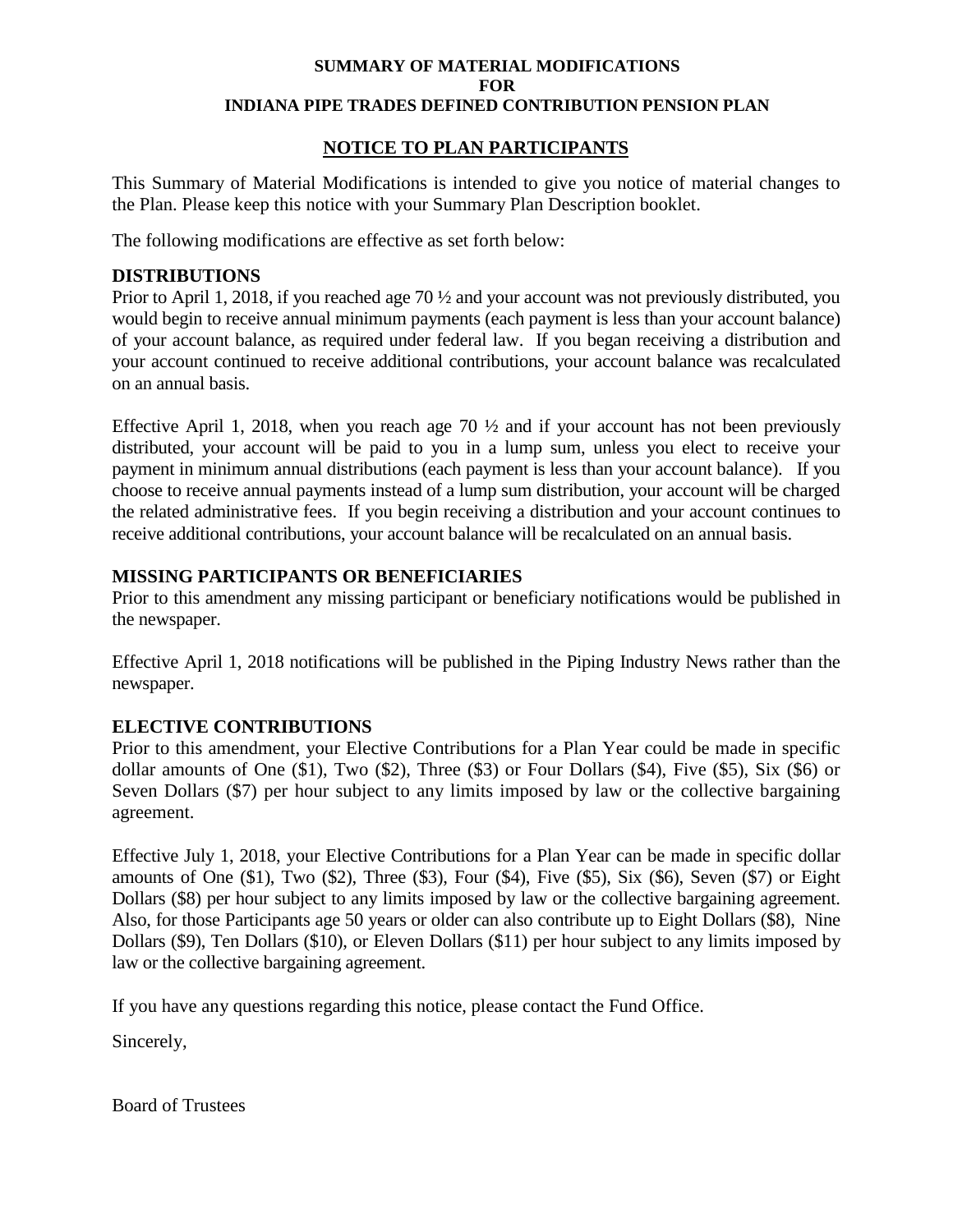

## **NOTICE TO PLAN PARTICIPANTS**

This Summary of Material Modifications is intended to give you notice of material changes to the Plan. Please keep this notice with your Summary Plan Description booklet.

The following modification is effective as set forth below:

## **Non-Spouse Beneficiary Distributions**

Effective for distributions made after December 31, 2019 for individuals who attain age 70 ½ after that date, if a Participant dies before receiving his full account balance, his non-spouse beneficiary will receive the remaining balance in the Participant's account within ten years of such death.

If you have any questions regarding this notice, please contact the Fund Office.

Sincerely,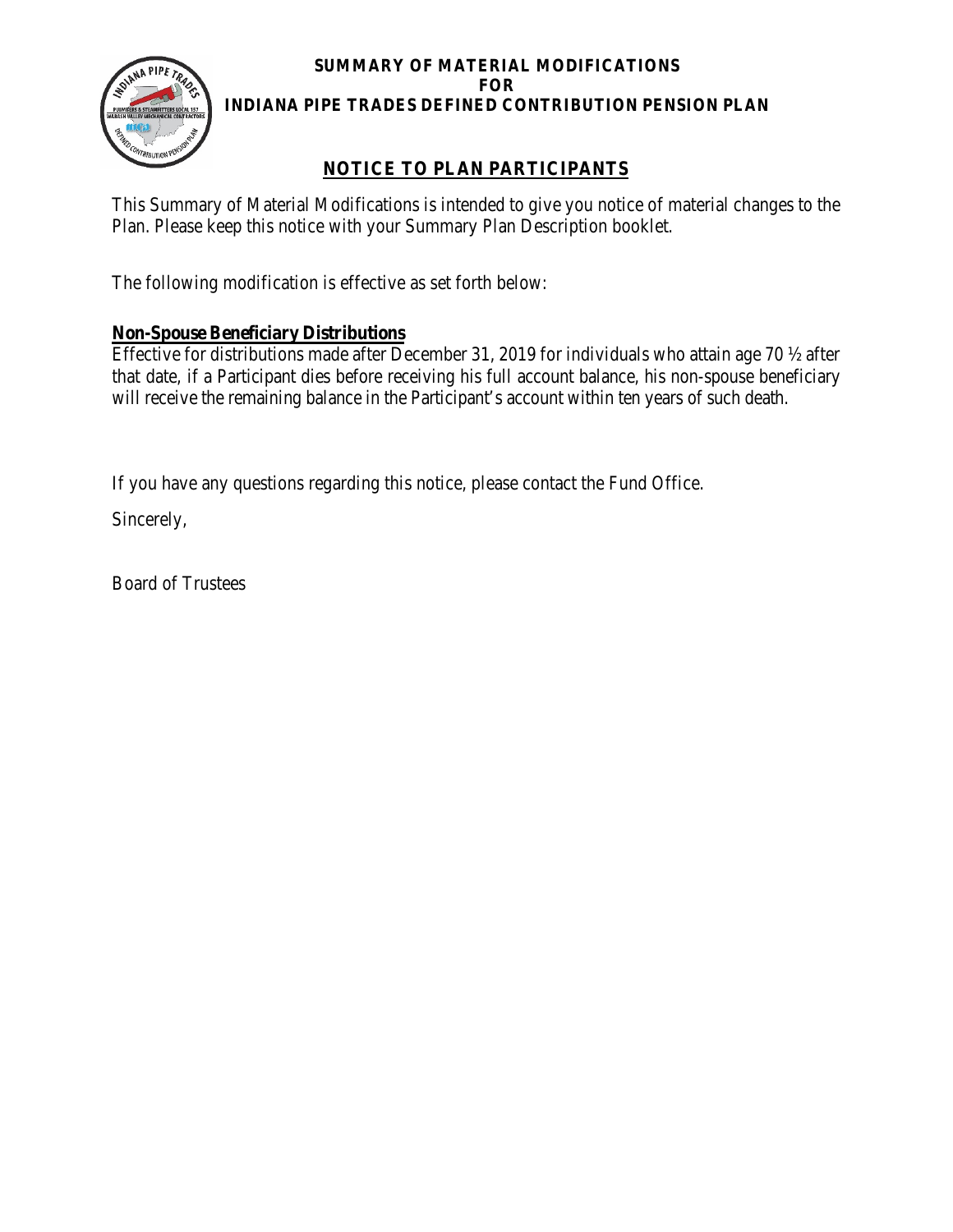

## **NOTICE TO PLAN PARTICIPANTS**

This Summary of Material Modifications is intended to give you notice of material changes to the Plan. Please keep this notice with your Summary Plan Description booklet.

The following modifications are effective as set forth below:

## **Required Minimum Distributions (RMD) Payable in 2020**

As part of the Coronavirus Aid, Relief, and Economic Security Act (CARES Act) if you are over the age of 70 ½ and would have been required to receive a minimum distribution in 2020, you will not receive the distribution this year unless you notify the Fund Office. A separate letter will be distributed to those affected.

If you have any questions regarding this notice, please contact the Fund Office.

Sincerely,